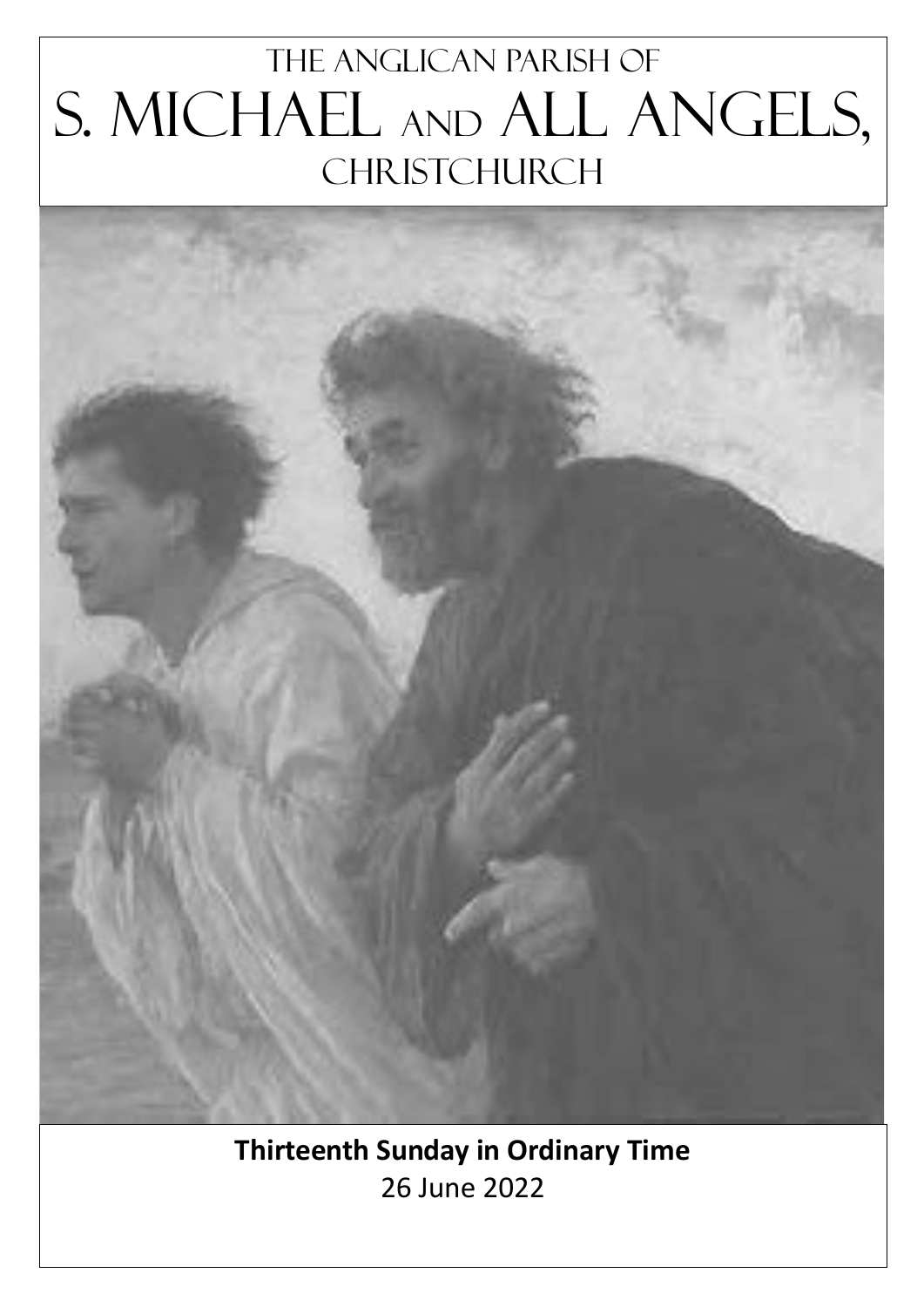#### **From the Priest-in–Charge….**

Dear Parish Family, Kia Ora e Te Whanau,

Last Sunday's Founders' Day Mass was a splendid occasion. It was a delight to have 330 students, staff, parents and parishioners together to celebrate 171 years since school and parish were originally established here. The gospel passage was Jesus encouraging us to build our house upon rock and not on sand [for obvious reasons!]. I spoke of three rocks on which we have built our church and school: the first of course is God our Creator and redeemer; the second is our Anglican Church in Aotearoa, New Zealand and Polynesia, and the third is the vision and work of the settlers and parishioners who established our parish and school all those years ago. We are the inheritors of that vision and we are living it out in our own time. God be praised for the on-going partnership of school and parish and the ministry we share at St Michael's.

In a very real sense the reminder of our establishment all those years ago is appropriate for the consultation process that we have been engaged with this weekend. Thank you to all those of you who have participated as we have reflected on our life and ministry, our strengths, threats, opportunities and weaknesses and our vision for the future. All this reflection and hard work will help to guide us as we seek God's will in the appointment of the next Vicar. Whatever is the outcome of this review, what is absolutely clear is that we are all in this great venture at St Michael's together and we all have a part to play.

As our Gospel reminds us today, the road and cost of discipleship places heavy demands on Jesus' followers. What we can be certain of is that 'The Lord is here, God's Spirit is with us'. So let us 'rejoice always, pray constantly and in everything give thanks, for this is the will of God in Christ Jesus'.

It is a pleasure to welcome Margaret Maclagan as our preacher at the 10am Mass today. It's been a busy weekend. I do hope you have had some chance to celebrate Matariki as well!

I will be on leave from Tuesday this week until  $11<sup>th</sup>$  July on grand parenting duty in the North Island.

Let us pray for one another and for the ministry we share.

Blessings.

Fr Pete

## **Online Services Orange Traffic Light—Covid information** Please wear a mask to cover your nose and mouth. Hand sanitizer is available for you to use . There will be congregational singing. **It is very important that you keep your mask on and observe social distancing. If you are unwell please do not attend.** Communion will be one kind only (bread). Please place your donation in the collection plates at the back of the church as you come in or leave. Thank you.

facebook.com/SMAAChristchurch

**Sunday** 10.00 am Solemn Mass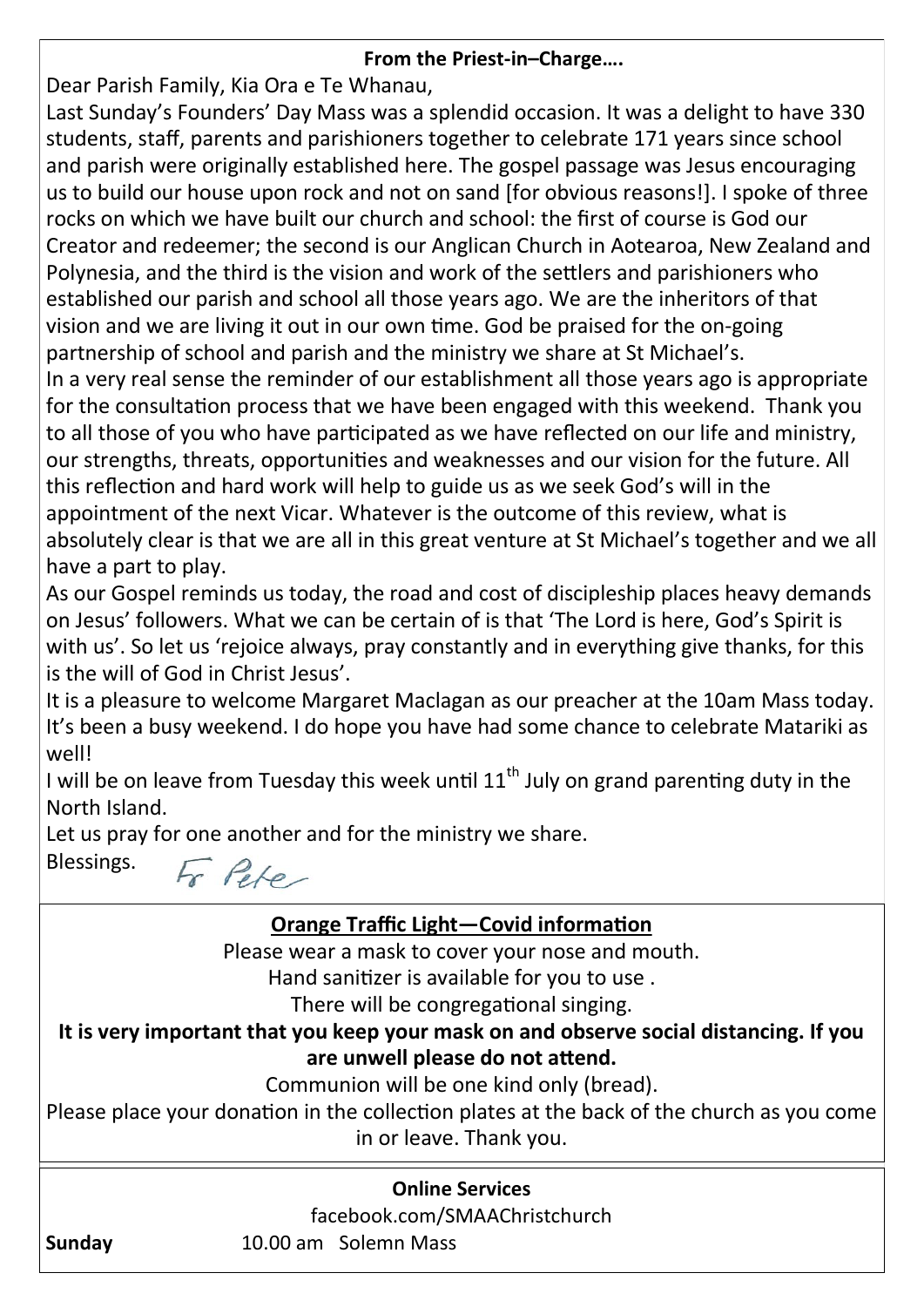### **The Thirteenth Sunday in Ordinary Time**

26 June 2022

| Celebrant 8.00 am:      | Mother Meg Harvey                                    |        |                        |
|-------------------------|------------------------------------------------------|--------|------------------------|
| Celebrant 10.00 am:     | Fr Peter Beck                                        | Organ: | Paul Ellis &           |
|                         |                                                      |        | Eric Apperley          |
| <b>Mass Setting:</b>    | A Festive Eucharist                                  |        | <b>Noel Rawsthorne</b> |
| <b>Organ Voluntary:</b> | Prelude on a melody of Orlando Gibbons Healey Willan |        |                        |
| <b>Introit Hymn:</b>    | 354                                                  |        |                        |

#### **Greeting:**

Ki te ingoa  $\mathfrak{B}$  o te Matua, me te Tamaiti, me te Wairua Tapu. Amine. (In the name of the Father, and of the Son,  $\mathbb F$  and of the Holy Spirit. Amen.) Grace and peace to you from God. **God fill you with truth and joy.**

If we live by the Spirit, **let us also be guided by the Spirit.**

#### *The people are invited to call to mind their sins.*

God has promised forgiveness to all who truly repent, turn to Christ in faith and are themselves forgiving. In silence we call to mind our sins. *Silence.*

Let us confess our sins.

**Merciful God, we have sinned in what we have thought and said, in the wrong we have done, and in the good we have not done. We have sinned in ignorance: we have sinned in weakness: we have sinned through our own deliberate fault. We are truly sorry. We repent and turn to you. Forgive us, for our Saviour Christ's sake, and renew our lives to the glory of your name. Amen.**

#### **All: Kyrie, eleison, Kyrie eleison, Kyrie, eleison. Christe, eleison, Christe, eleison, Christe, eleison. Kyrie, eleison. Kyrie, eleison. Kyrie, eleison.**

#### **Priest:**

Through the cross of Christ,  $\Psi$  God have mercy on you, pardon you, and set you free. Know that you are forgiven and be at peace. God strengthen you in all goodness and keep you in life eternal. Amen.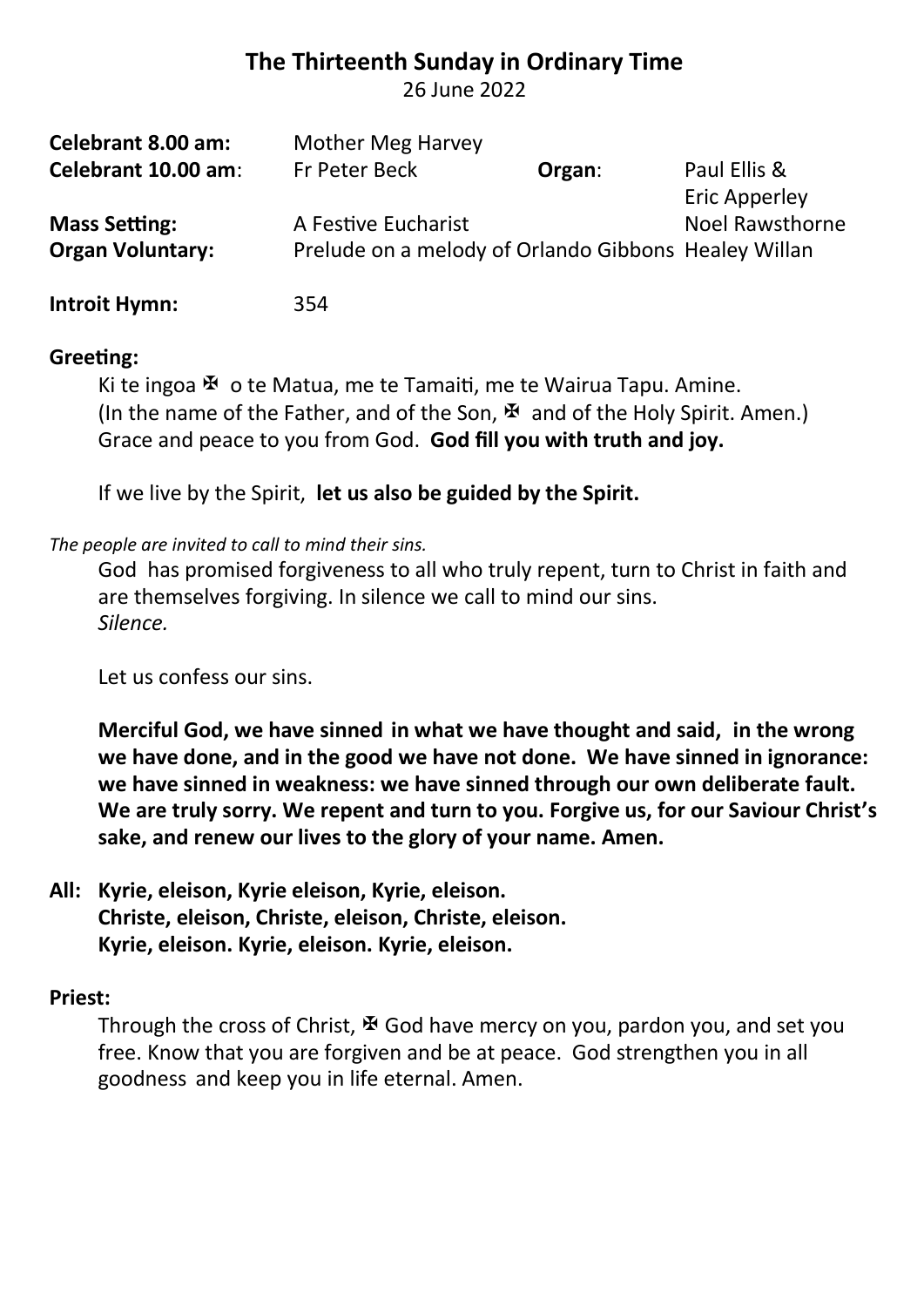**All:** 

**Glory to God in the highest, and peace to God's people on earth. Lord God, heavenly King, almighty God and Father, we worship you, we give you thanks, we praise you for your glory. Lord Jesus Christ, only Son of the Father, Lord God, Lamb of God, you take away the sin of the world: have mercy on us; you are seated at the right hand of the Father: receive our prayer. For you alone are the Holy One, you alone are the Lord, you alone are the Most High, Jesus Christ, with the Holy Spirit, in the glory of God the Father. Amen.**

#### **Priest:**

Most merciful God, by the passion of your Son Jesus Christ you delivered us from the power of darkness; grant that through following him who suffered on the cross we may know the fruits of the Spirit and so be found acceptable in your sight; through Jesus Christ our Lord, who lives and reigns with you and the Holy Spirit, one God, now and for ever. **Amen.**

# **First Reading:** *(sit)* 1 Kings 19: 15–16, 19–21 Arina Fish

The Lord said to Elijah, "Go, return on your way to the wilderness of Damascus; when you arrive, you shall anoint Hazael as king over Aram. Also you shall anoint Jehu son of Nimshi as king over Israel; and you shall anoint Elisha son of Shaphat of Abel-meholah as prophet in your place."

So he set out from there, and found Elisha son of Shaphat, who was ploughing. There were twelve yoke of oxen ahead of him, and he was with the twelfth. Elijah passed by him and threw his mantle over him. He left the oxen, ran after Elijah, and said, "Let me kiss my father and my mother, and then I will follow you." Then Elijah said to him, "Go back again; for what have I done to you?" But Elisha set out and followed Elijah, and became his servant.

Hear what the Spirit is saying to the Church. **Thanks be to God.**

#### **Psalm:** 16

- **R. In your presence is fullness of joy, and from your right hand flow delights for evermore.**
- 1. Preserve me, O God, for in you I have taken refuge. I have said to the Lord, "You are my God, from you alone comes all my prosperity." **R.**
- 2. I will thank you, O Lord, for giving me counsel; at night also you teach my heart. I keep you always before me, you are on my right hand, therefore I shall not fall. **R.**
- 3. So my heart is glad, and my soul rejoices; my body also shall rest in safety. You will show me the path of life; in your presence is fullness of joy, and from your right hand flow delights for evermore. **R.**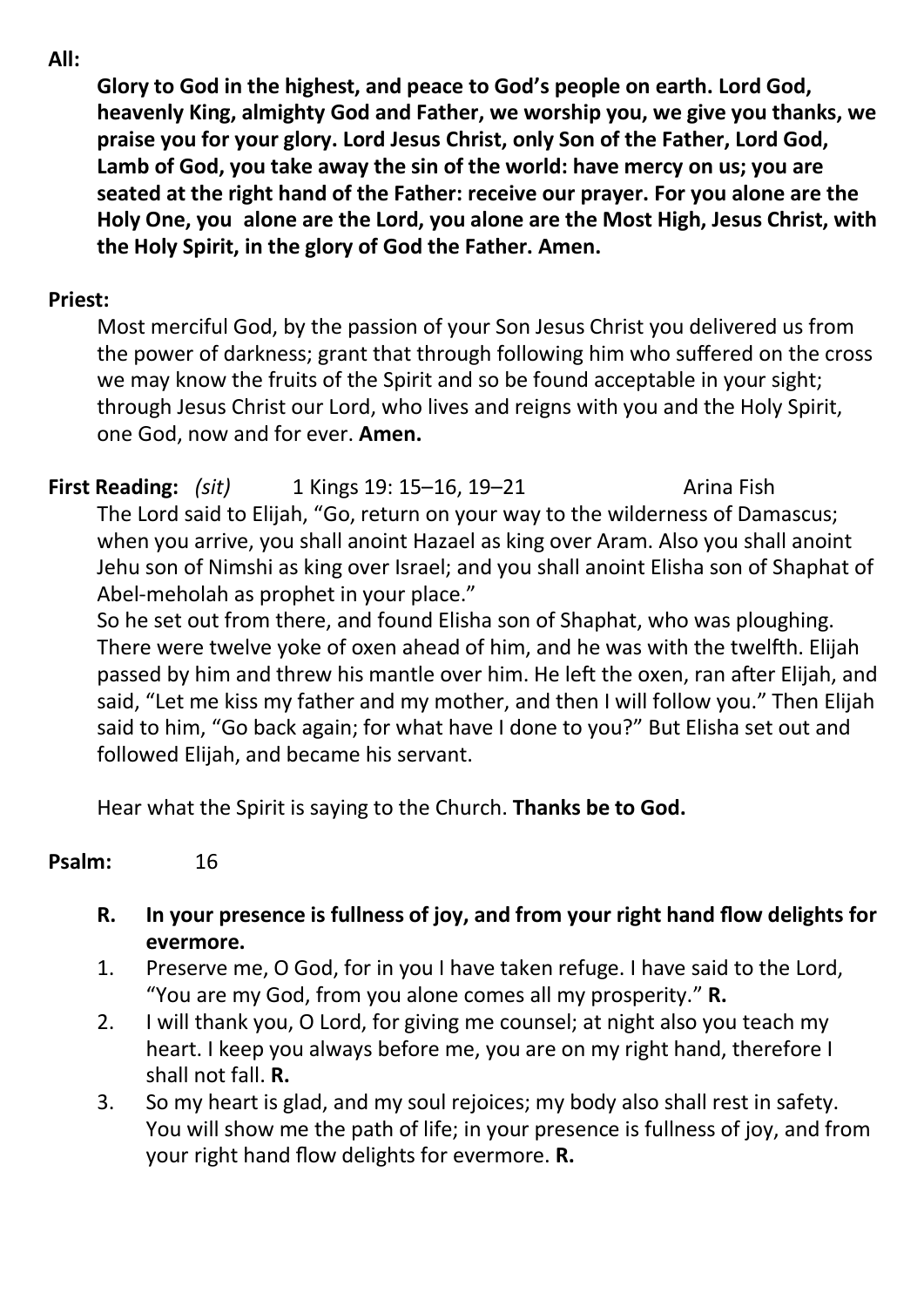### **Second Reading:** *(sit)* Galatians 5: 1, 13–25 Robert Maclagan

For freedom Christ has set us free. Stand firm, therefore, and do not submit again to a yoke of slavery. For you were called to freedom, brothers and sisters; only do not use your freedom as an opportunity for self-indulgence, but through love become slaves to one another. For the whole law is summed up in a single commandment, 'You shall love your neighbour as yourself.' If, however, you bite and devour one another, take care that you are not consumed by one another. Live by the Spirit, I say, and do not gratify the desires of the flesh. For what the flesh desires is opposed to the Spirit, and what the Spirit desires is opposed to the flesh; for these are opposed to each other, to prevent you from doing what you want. But if you are led by the Spirit, you are not subject to the law. Now the works of the flesh are obvious: fornication, impurity, licentiousness, idolatry, sorcery, enmities, strife, jealousy, anger, quarrels, dissensions, factions, envy, drunkenness, carousing, and things like these. I am warning you, as I warned you before: those who do such things will not inherit the kingdom of God. By contrast, the fruit of the Spirit is love, joy, peace, patience, kindness, generosity, faithfulness, gentleness, and self-control. There is no law against such things. And those who belong to Christ Jesus have crucified the flesh with its passions and desires.

If we live by the Spirit, let us also be guided by the Spirit.

Hear what the Spirit is saying to the Church. **Thanks be to God.**

#### **Gospel Acclamation:** *(stand)*

**Alleluia, alleluia, alleluia**. No one who puts a hand to the plough and looks back is fit for the kingdom of God. **Alleluia, alleluia, alleluia.** 

The Lord be with you **The Lord bless you**  A reading from the Holy Gospel according to Luke. **Praise and Glory to God** 

**Gospel:** Luke 9: 51–62 Fr Peter Beck

When the days drew near for him to be taken up, Jesus set his face to go to Jerusalem. And he sent messengers ahead of him. On their way they entered a village of the Samaritans to make ready for him; but they did not receive him, because his face was set towards Jerusalem. When his disciples James and John saw it, they said, "Lord, do you want us to command fire to come down from heaven and consume them?" But he turned and rebuked them. Then they went on to another village.

As they were going along the road, someone said to him, "I will follow you wherever you go." And Jesus said to him, "Foxes have holes, and birds of the air have nests; but the Son of Man has nowhere to lay his head."

To another, Jesus said, "Follow me." But he said, "Lord, first let me go and bury my father." But Jesus said to him, "Let the dead bury their own dead; but as for you, go and proclaim the kingdom of God."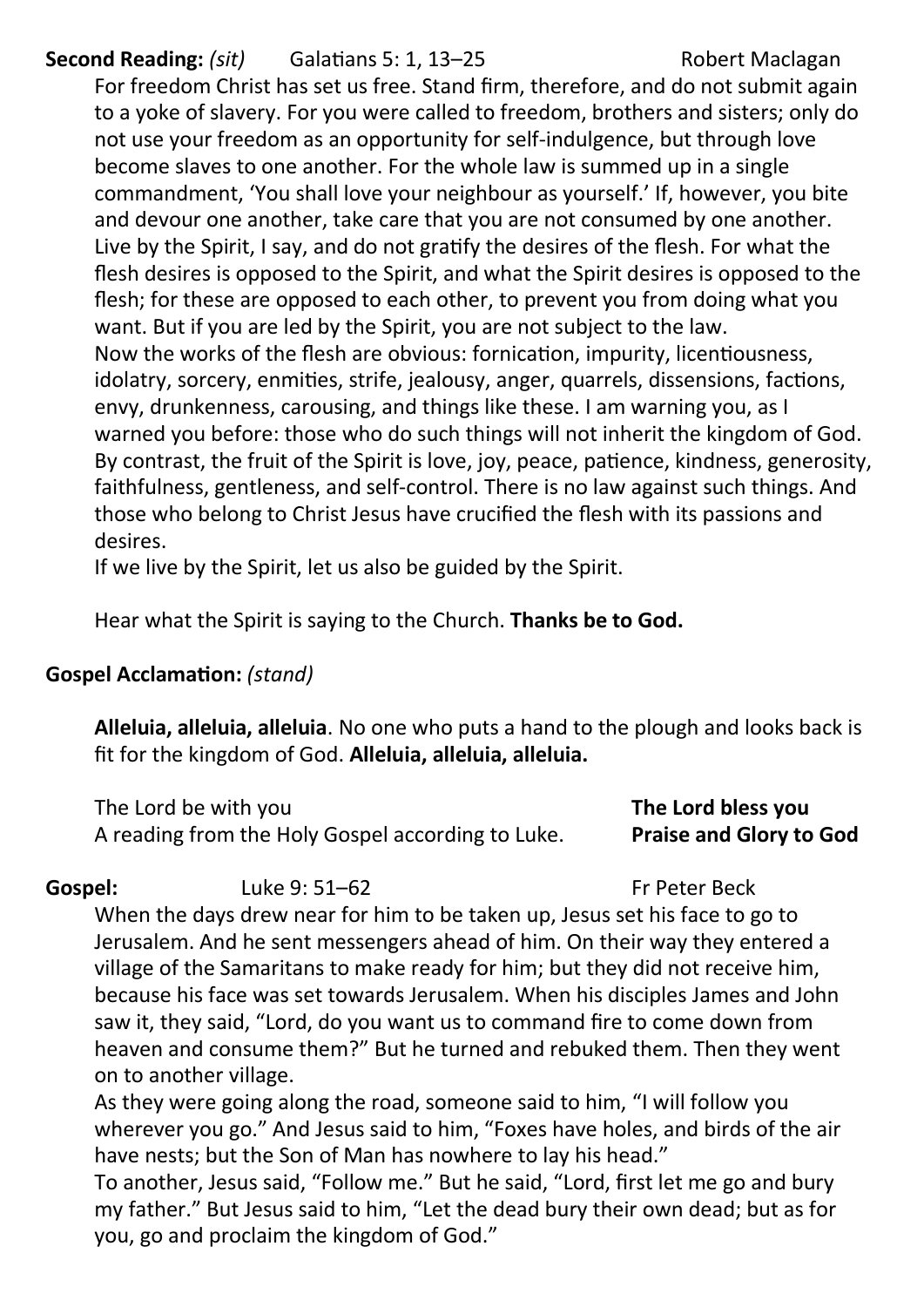Another said, "I will follow you, Lord; but let me first say farewell to those at my home." Jesus said to him, "No one who puts a hand to the plough and looks back is fit for the kingdom of God."

This is the Gospel of Christ. **Praise to Christ the Word.**

**Sermon:** Margaret Maclagan

#### **Affirmation of Faith:**

**We believe in one God, the Father, the Almighty, maker of heaven and earth, of all that is, seen and unseen.**

**We believe in one Lord, Jesus Christ, the only Son of God, eternally begotten of the Father, God from God, Light from Light, true God from true God, begotten, not made, of one being with the Father; through him all things were made. For us and for our salvation he came down from heaven, was incarnate of the Holy Spirit and the Virgin Mary, and became fully human (***all genuflect or bow***). For our sake he was crucified under Pontius Pilate; he suffered death and was buried.** 

**On the third day he rose again in accordance with the Scriptures; he ascended into heaven and is seated at the right hand of the Father. He will come again in glory to judge the living and the dead, and his kingdom will have no end. We believe in the Holy Spirit, the Lord, the giver of life, who proceeds from the Father and the Son, who in unity with the Father and the Son is worshipped and glorified, and has spoken through the prophets. We believe in one holy catholic and apostolic Church. We acknowledge one baptism for the forgiveness of sins. We look for the resurrection of the dead, and the life of the world to come. Amen.**

**Intercessions:** Rachel Watson

#### **The Peace**

#### **Priest:**

The peace of Christ be always with you. **And also with you.**

*At the Peace all may exchange a non physical greeting with those near them.*

#### **Priest:**

E te whanau, we are the body of Christ. **By one spirit we were baptised into one body.** Keep the unity of the Spirit in the bond of peace: **Amen. We are bound by the love of Christ.**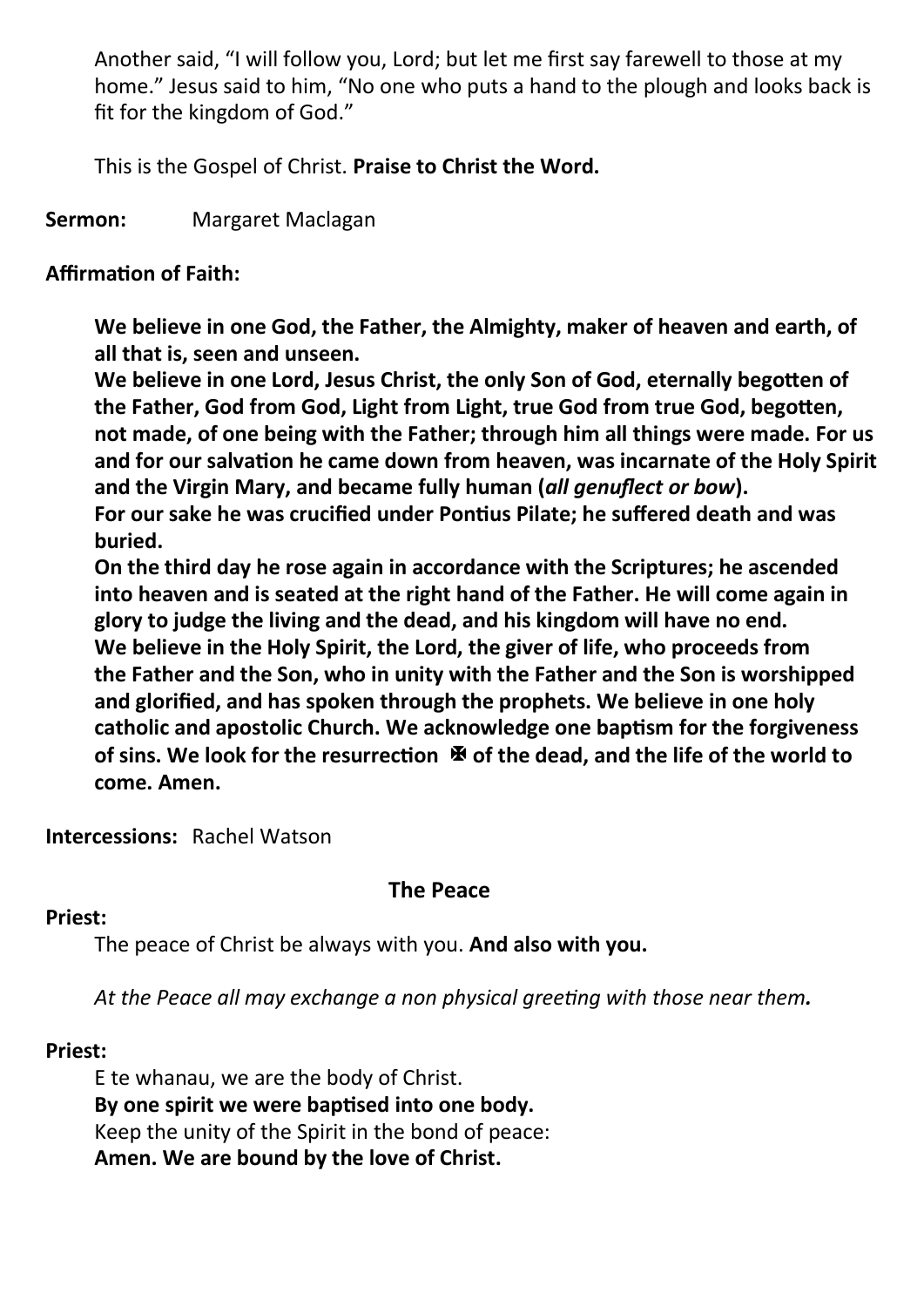#### **The Preparation of the Gifts**

#### **Priest:**

Blessed are you, Lord God of all creation. Through your goodness we have this bread to offer, which earth has given and human hands have made. It will become for us the bread of life. **Blessed be God for ever.**

By the mystery of this water and wine may we come to share in the divinity of Christ, who humbled himself to share in our humanity. Blessed are you, Lord God of all creation. Through your goodness we have this wine to offer, fruit of the vine and work of human hands. It will become our spiritual drink. **Blessed be God for ever.**

#### **Offertory Hymn:** 353

#### **Priest:**

Pray, sisters and brothers, that our sacrifice may be acceptable to God, the almighty One. **May the Lord receive the sacrifice at your hands, for the praise and glory of his name, for our good, and the good of all his Church.**

#### **Priest:**

God of wisdom, receive all we offer you this day. Enrich our lives with the gifts of your Spirit, that we may follow the way of our Lord Jesus Christ, and serve one another in freedom. We ask this in his name. **Amen.**

#### **The Great Thanksgiving**

| The Lord is here.                       | God's Spirit is with us.                |
|-----------------------------------------|-----------------------------------------|
| Lift up your hearts.                    | We lift them to the Lord.               |
| Let us give thanks to the Lord our God. | It is right to offer thanks and praise. |

#### **Priest:**

Father, all-powerful and ever-living God, we do well always and everywhere to give you thanks and praise through Jesus Christ your only Son.

In you we live and move and have our being.

Each day you show us a parent's love; your Holy Spirit, dwelling within us, gives us on earth the hope of unending joy.

Your gift of the Spirit, who raised Jesus from the dead, is the foretaste and promise of the paschal feast of heaven.

Therefore with the faithful who rest in him, with angels and archangels and all the company of heaven, we proclaim your great and glorious name, for ever praising you and singing: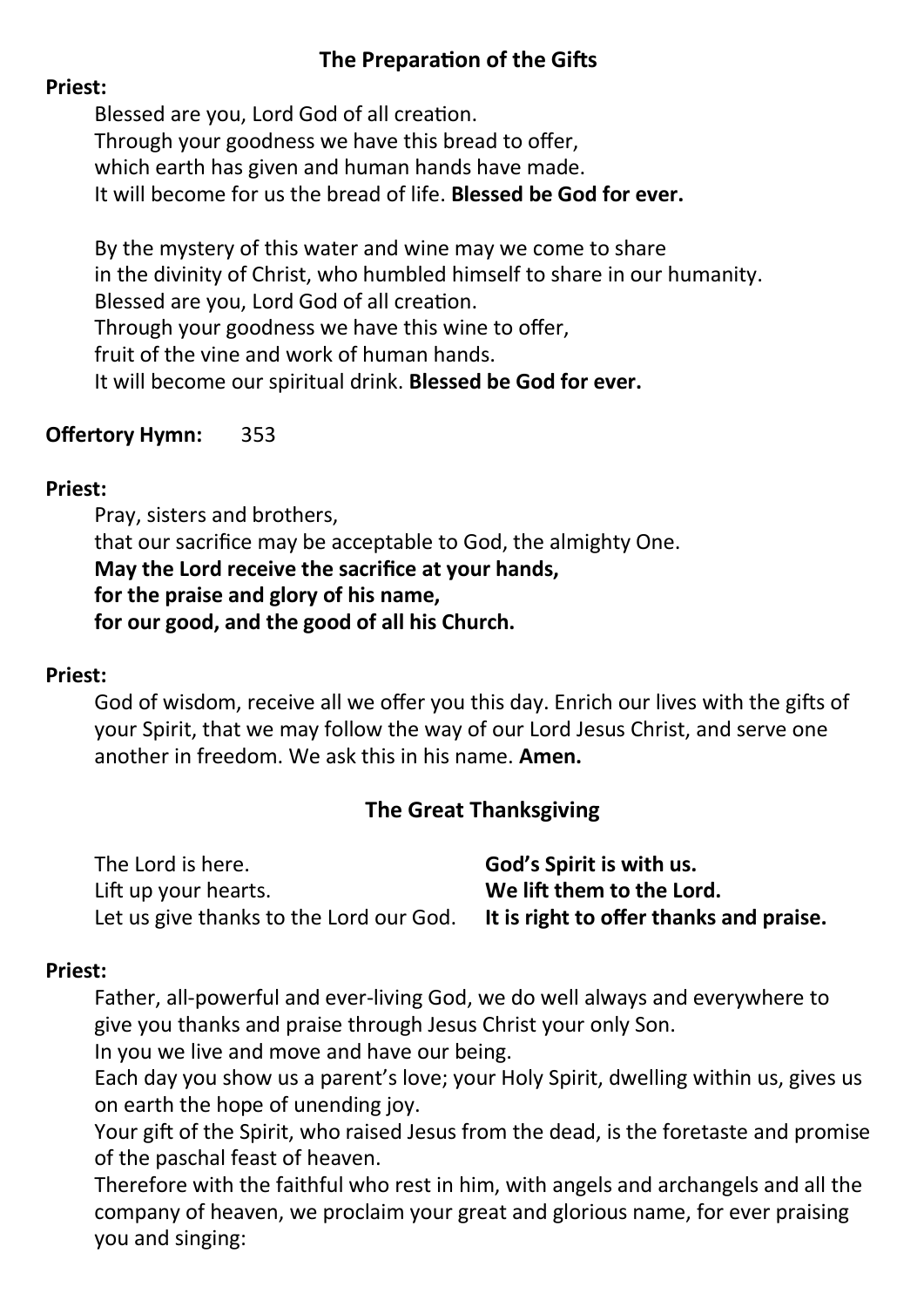#### **Sanctus & Benedictus:**

**Holy, holy, holy Lord, God of power and might. Heaven and earth are full of your glory. Hosanna in the highest. Blessed is he who comes in the name of the Lord. Hosanna in the highest.**

#### **Priest:**

All glory and thanksgiving to you, holy Father. Send your Holy Spirit, that these gifts of bread and wine which we receive may be to us the body and blood of Christ, and that we, filled with the Spirit's grace and power, may be renewed for the service of your kingdom. On the night before he died, your Son Jesus Christ took bread; when he had given you thanks, he broke it, gave it to his disciples, and said: Take, eat, this is my body which is given for you; do this to remember me. After supper he took the cup; when he had given you thanks, he gave it to them, and said: Drink this, all of you, for this is my blood of the new covenant, which is shed for you and for many for the forgiveness of sins;

do this as often as you drink it, to remember me.

#### **Deacon:**

Let us proclaim the mystery of faith: **Glory to you, Lord Christ: your death we show forth; your resurrection we proclaim; your coming we await. Amen! Come, Lord Jesus.**

#### **Priest:**

Therefore, loving God, recalling your great goodness to us in Christ, his suffering and death, his resurrection and ascension, and looking for his coming in glory, we celebrate our redemption with this bread of life and this cup of salvation. Accept our sacrifice of praise and thanksgiving which we offer through Christ, our great high priest.

Hear the prayers of the family you have gathered here before you. In mercy and love unite all your children, wherever they may be.

Welcome into your kingdom our departed brothers and sisters, and all who have left this world in your friendship. We hope to enjoy for ever the vision of your glory through Christ our Lord, from whom all good things come.

United in Christ with all who stand before you in earth and heaven,

we worship you, O God, in songs of everlasting praise:

#### **Blessing, honour and glory be yours,**

**here and everywhere, now and for ever. Amen.**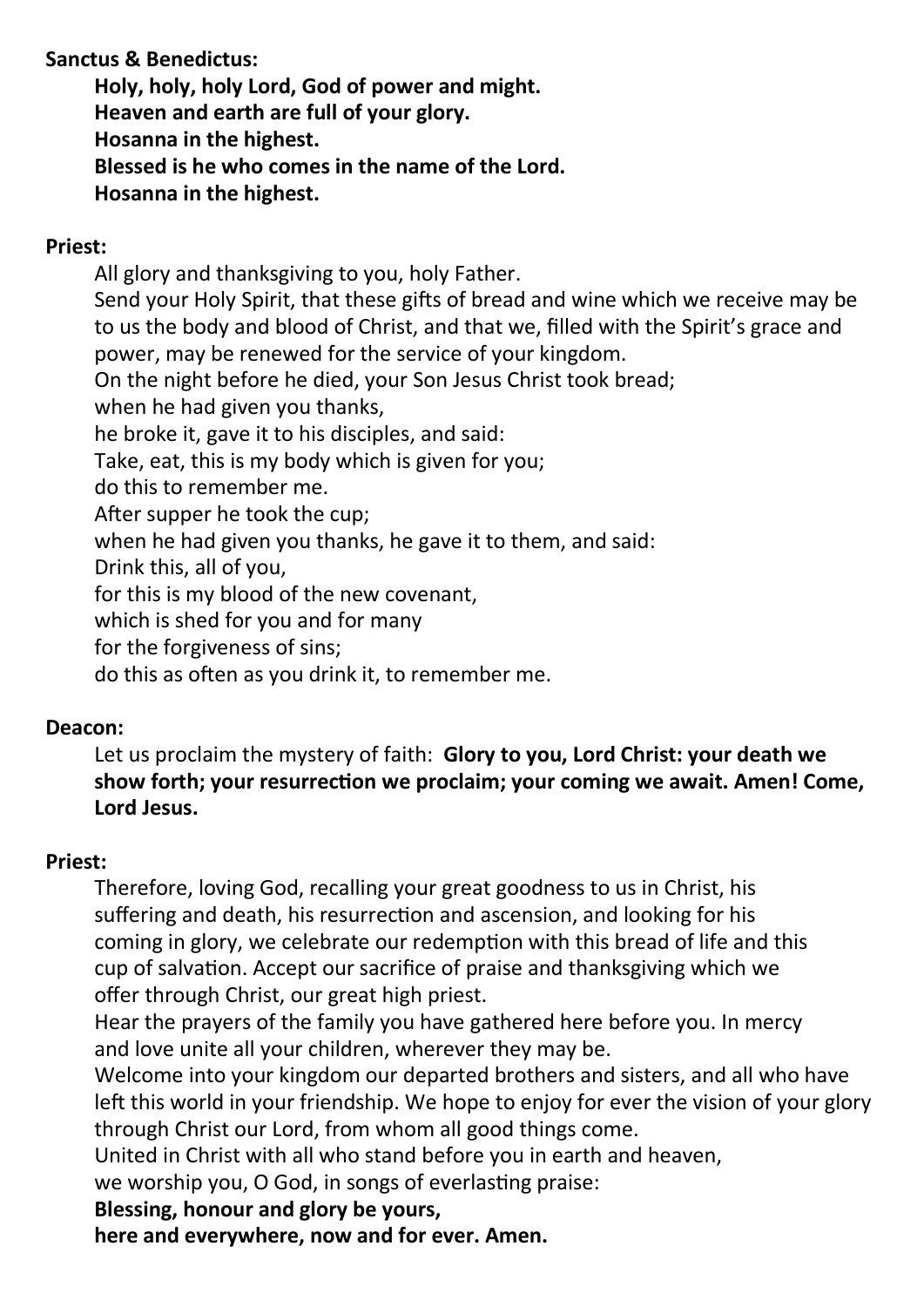#### *Silence*

#### **Priest:**

As Christ teaches us we pray: **Our Father in heaven, hallowed be your name, your kingdom come, your will be done on earth as in heaven. Give us today our daily bread. Forgive us our sins as we forgive those who sin against us. Save us from the time of trial and deliver us from evil. For the kingdom, the power, and the glory are yours, now and for ever. Amen.**

#### **Priest:**

We break this bread to share in the body of Christ. **We who are many are one body, for we all share the one bread.**

#### **Agnus Dei:**

**Lamb of God, you take away the sin of the world, have mercy on us. Lamb of God, you take away the sin of the world, have mercy on us. Lamb of God, you take away the sin of the world, grant us your peace.**

#### **Priest:**

Show me, Lord, the path of life.

This is the Lamb of God, who takes away the sin of the world. Happy are we who are called to his supper. **Lord, I am not worthy to receive you, but only say the word and I shall be healed.**

*Communion in one kind will be administered from the front step at the centre of the aisle. Please leave your seat by the side aisle, and approach the centre aisle from the rear crossing. Please leave a 2m distance between yourself and others and please use the hand sanitizer. when receiving the sacrament, please stretch your arms horizontally as much as possible.*

**Communion Anthem:** A Prayer of St Richard of Chichester Malcolm Archer

**Communion Hymn:** 387

#### **Prayer after Communion:**

Loving God, we thank you for nourishing us with your heavenly gifts. May this communion strengthen us in faith and give us singleness of purpose in following our Lord to our lives' end. We ask this in his name. **Amen.**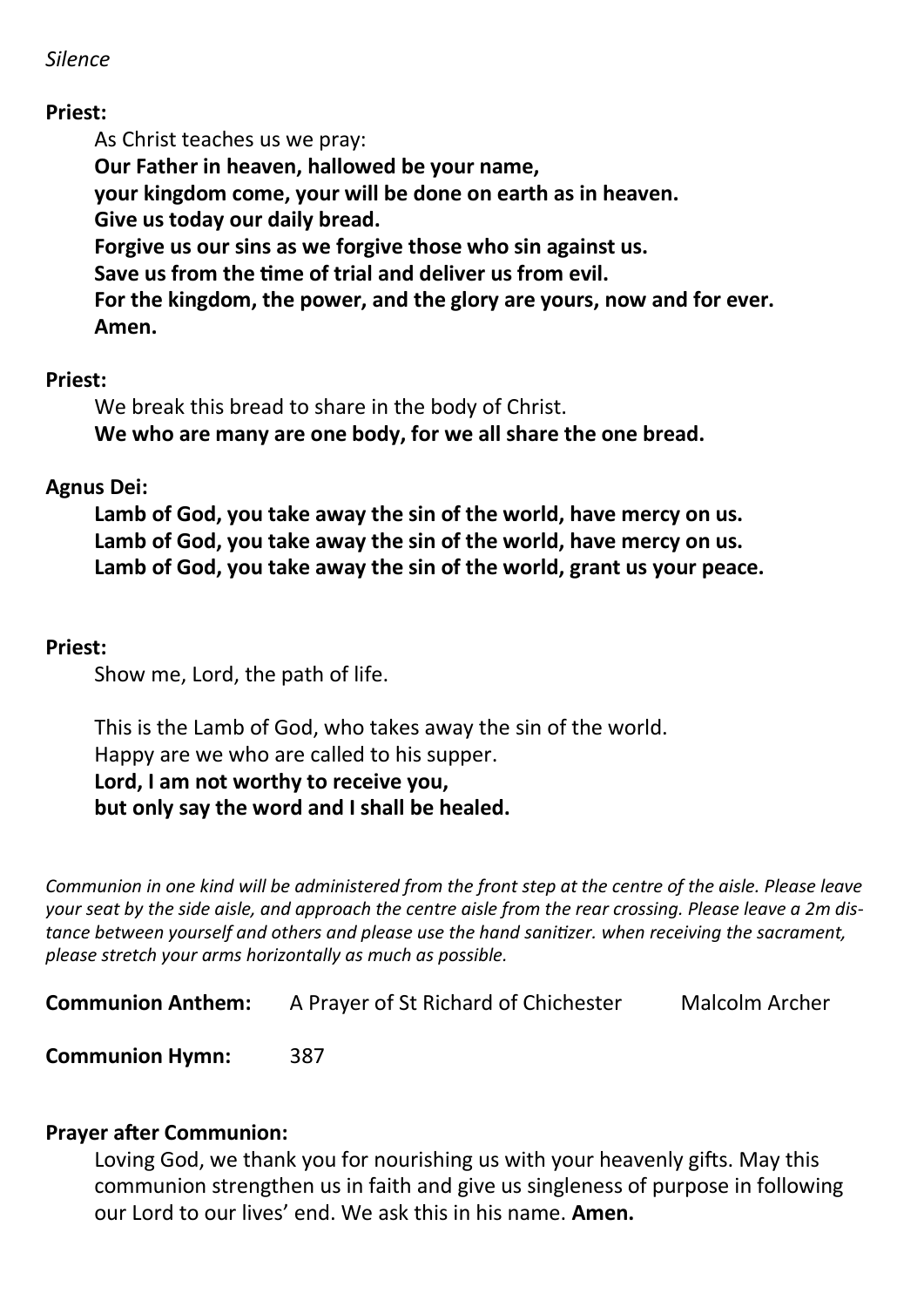#### **Notices**

#### **Blessing:**

May the Spirit of truth lead you to know the glorious liberty of the children of God, and may the blessing of God, Creator, Christ  $\overline{\mathcal{F}}$  and the Spirit, come upon you and remain with you for ever. **Amen.**

#### **Deacon:**

The Mass is ended. Go now to love and serve the Lord. Go in peace. **Amen. We go in the name of Christ. Alleluia.**

**Final Hymn:** 339

| <b>Organ Voluntary:</b> | Festival Voluntary | <b>Flor Peeters</b> |
|-------------------------|--------------------|---------------------|
|-------------------------|--------------------|---------------------|

Fr Peter writes,

I hope you have had/are having an opportunity to acknowledge and celebrate Matariki this weekend. This celebration of the Maori New Year is based around 3 major principles:

1: Remembrance – Honouring those we love who have died.

2: Celebrating the present – Gathering together to give thanks for what we have.

3: Looking to the future – Looking forward to the promise of a New Year.

#### **These are the values at the heart of our celebrations:**

| Aroha - Love and respect for one another. | Kaihaukai - Feasting.        |
|-------------------------------------------|------------------------------|
| Whakamaumaharatanga - Remembrance.        | Wānanga – Discussion.        |
| Kotahitanga – Unity.                      | Noho tahi - Coming together. |
| Manaakitanga – Caring.                    | Ngākau Atawhai - Kindness.   |
| Tohatoha - Sharing.                       | Whakanui - Celebrations.     |
| Mana Taiao – Environmental awareness.     | Tuakiritanga - Identity.     |

May we know the blessings of God on our land and all our people.

Please take some time to take a look up at the Rose Window in the west end of the church at the beautiful restoration—many thanks to Robert Maclagan for arranging and organising the restoration of the lovely stained glass.

Dear Parishioners, The Wardens and Fr Peter are now collecting donations to go towards the purchase of a farewell gift for Mother Meg. Donations can be deposited into the following account: St Michaels Churchwardens Account number 03-0855-0263594-000 Please ensure that you insert: Code: "your name", Particulars: "Mother Meg", Reference : "gift". You can also put the collection into the offertory plate as long as the donation is labelled for Mother Meg's gift or you can give them directly to one of the Wardens. All donations need to be in by the 11 July 2022. Thank you.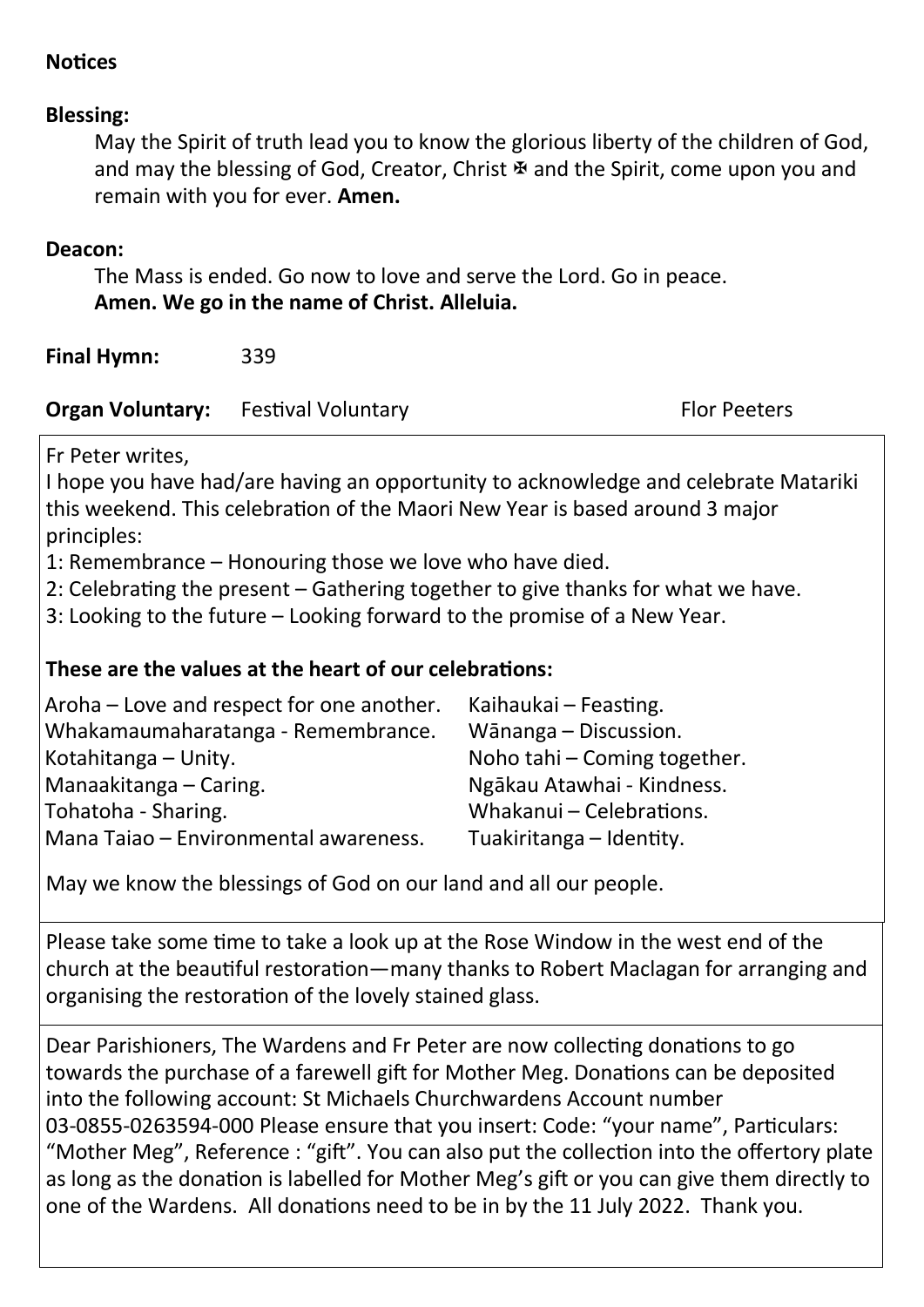#### **THIS WEEK NOTICES**

**Meditation Group**—will not meet in person while we remain cautious regarding the spread of Covid. Instead, we invite everyone to meditate for twenty minutes at home as close to midday on a Wednesday as possible in a virtual group.

Contact: Margaret Maclagan 0275599216.

**Bible Study**— Thurs 11.00 am, Parish Lounge.

**Pray the Rosary**—Thurs 12noon, Church. Contact: Gilbert Wealleans— 021338380. **Pegasus Sunday Lunch—**The next lunch at the Pegasus Arms will be on 3 July at 12noon.

Please RSVP to Ros at [roscalvert@xtra.co.nz](mailto:roscalvert@xtra.co.nz) or 0272428282.

**Inasmuch Basket**—please continue to support the work of the City Mission.

**The Clergy and Wardens** want to thank everyone that made last Sunday's Founders Day Services such a success. Your efforts ensure that the event showed how the church and school can work together as a Christian community to share the love of God.

| <b>NEXT WEEK</b>                                                                                                                                                                | The Fourteenth Sunday in Ordinary Time                                                                                                                                                                                                                                      |                                                       | 3 July 2022 |
|---------------------------------------------------------------------------------------------------------------------------------------------------------------------------------|-----------------------------------------------------------------------------------------------------------------------------------------------------------------------------------------------------------------------------------------------------------------------------|-------------------------------------------------------|-------------|
| $8:00$ am Mass<br><b>10.00 am Mass</b><br>Servers:                                                                                                                              | Celebrant:<br>Celebrant:<br><b>MC:</b> Robert Calvert <b>Th:</b> Jack Barrie                                                                                                                                                                                                | Mother Meg Harvey<br>Mother Meg Harvey                |             |
| Ac:<br><b>First Reading:</b><br><b>Second Reading:</b><br>Gospel:<br>Sermon:<br>Sides people:<br>Intercessions:<br>Offertory:<br><b>Morning Tea:</b><br>Sacristan:<br>Sacristy: | Carol Fraser, Andrew Moorhouse<br>Isaiah 66: 10-14<br>Galatians 6: 1-16<br>Luke 10: 1-11, 16-20<br>Mother Meg Harvey<br>Vince Moreton, Tim Cranston Live Streaming: Mark Saunders<br>Margaret Maclagan<br>Joy Coulter, Jane Ellis<br>Joshua Wilson Black<br>Robert Maclagan | Margaret Maclagan<br>Ros Calvert<br>Mother Meg Harvey |             |
| <b>Flowers:</b>                                                                                                                                                                 | Brenda Withell                                                                                                                                                                                                                                                              |                                                       |             |

#### **Please pray for…**

#### **The Sick:**

Alastair Scott, Rita Libeau, John Preston, Lois Peters, Denis Coulter, Betty Mechen, John McNally, Suzanne Keys, Ghislaine Brewer-Quirke, Bert Riseley, Shirley Kember, Ros Calvert.

Sr Annette, Anne Fenton, Oscar Bisman, Matt Head, Geraldine Mullions, Fi-Bee, Kay Burgess, Magda Burney, David & Sandra, Philip Souter, Mary Lazarus, Ongloon Yee, Raylene Coochey, Deb Smith, Andrew Lawson.

**Anniversaries:** (Sun) Ian Taylor, Sam Hawkins (Mon) Abigail Tillotson (Tues) Bernard Richards (Priest), John Withell (Thurs) Walter Arnold (Priest), John Watson, Elaine Rutter (Sat) Pauline Knights.